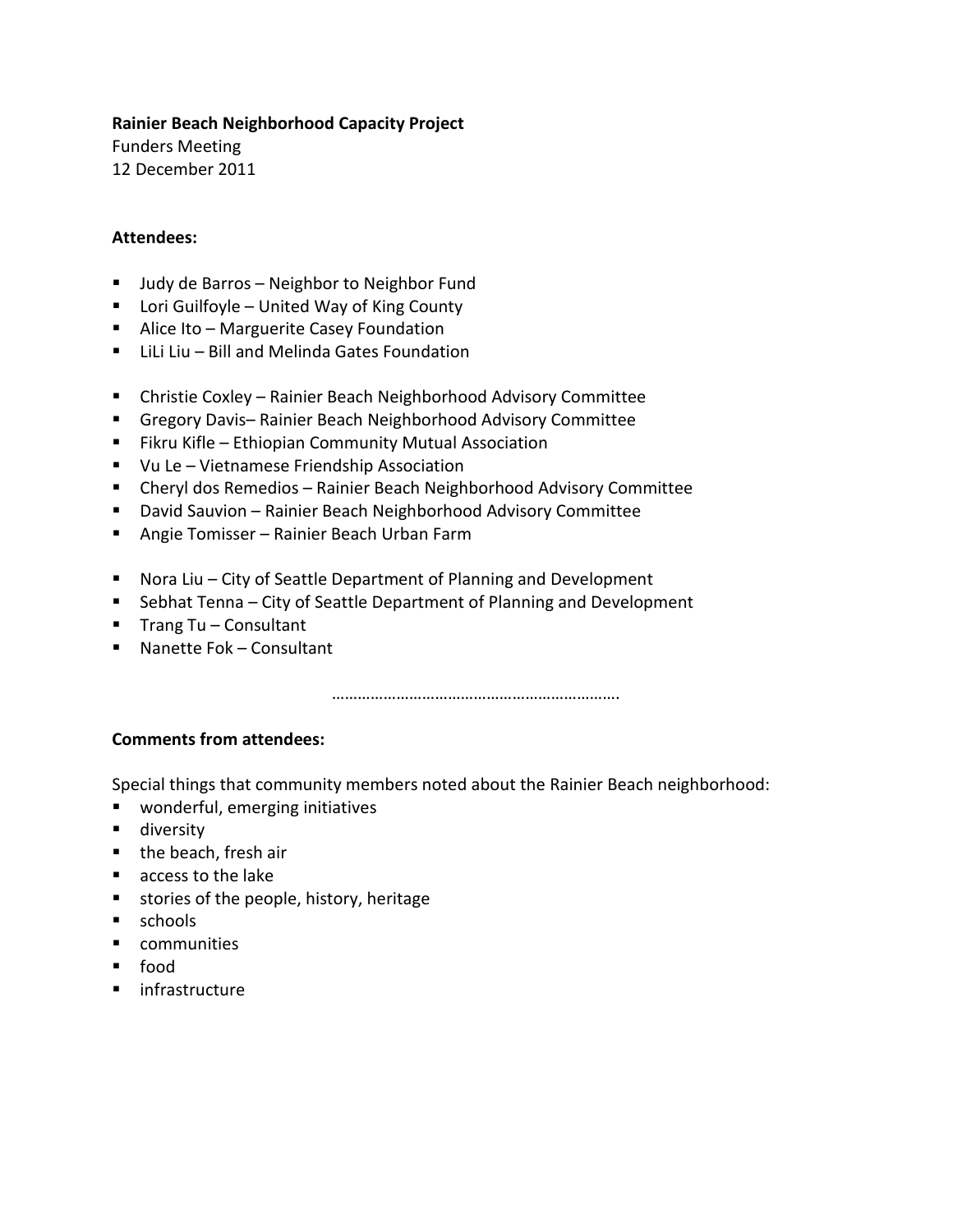## **Speakers' remarks:**

Alice Ito, Marguerite Casey Foundation

- Will start with sharing basic information about grantseeking. Much of this is information that you can read about in how-to guides. In preparing to seek grants, should consider the following:
	- $\circ$  Is your organization structured in a way that you can describe it to someone outside of your group?
	- o Does your group have a program that you all agree on?
	- o Do you all know what your main purpose is? Are you able to describe it to those who know nothing about it? Can it be described in a meaningful way to those outside of your organization?
	- o Do you have a budget?
	- o Do you have a fundraising plan?
- As a funder, she looks at how well the organization works internally: how well do people work together as a team? when do they agree? how do they work internally to resolve differences? how well do they work with others?
- In a diverse group, the more different people are, the more time, care and effort it takes to do things, both internally and in relation to others.
- Trust and relationships are so important. When there is trust, people can get so many things done. If there is no trust, you can have a logical plan, but it can be very difficult to get things accomplished.
- Need to remember how much time it will take to make/keep those trusting relationships in order to do those things you most care about. Sometimes you are on a tight timeline and will feel very pressed because of something like a grant deadline. Need to keep in mind that sometimes it's not worth hitting the deadline if it jeopardizes the building of trusting relationships. Sometimes the money isn't worth it.
- Need also to keep in mind that funders are really different from one another, especially private funders. Public funders can be more consistent. Funding organizations are as different as people are. They are quirky, really individualistic. And, they are not necessarily working in a coordinated way. And, yes, despite this, funders do expect community orgs to be very coordinated.

Judy de Barros, Neighbor to Neighbor Fund

- She looks for common mission, vision, values. That's not as easy as it sounds.
- **Lettuan** Look to the groups that are taking the time to build the coalition. Look at the relationships in the group. It's hard to take the time to do this, but this is what keeps it sustainable. Need to remember that sustainability isn't just about the money.
- You have to be careful, especially when there are so many diverse projects. You want to be strategic.
- You need to be able to articulate your idea and be able to talk about how you will manage it all. If you can't do it all, you have to figure out how to prioritize it.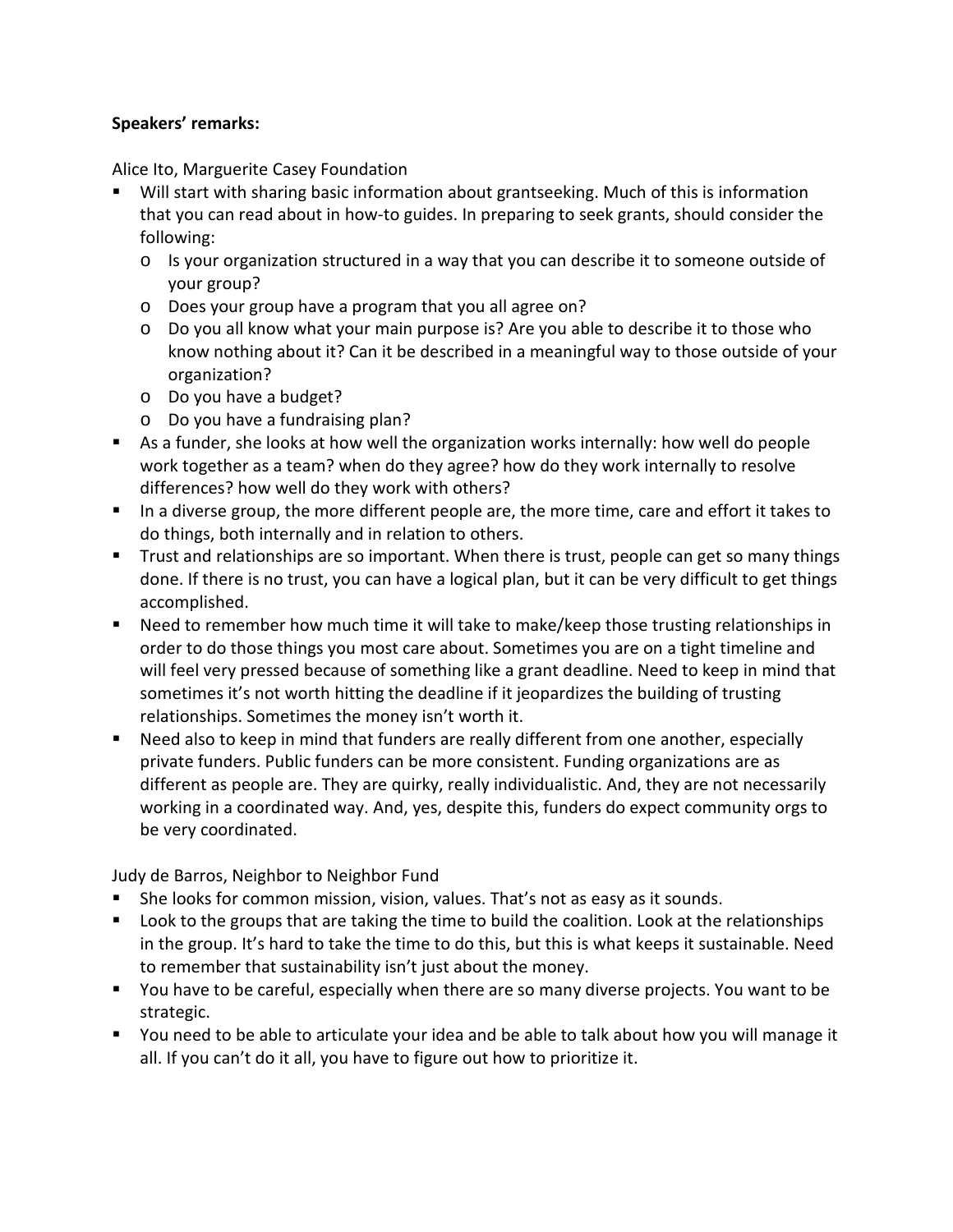LiLi Liu, Bill and Melinda Gates Foundation

- When she worked on Weed and Seed, organizing and engaging community members was always a challenge. It was important to make sure that communities of color weren't tokenized. They created an environment where there were opportunities for everyone to participate when the need arose. It was important to show that they had broad support from residents, that there was some structure for decision-making.
- As a funder, she looks for capacity:
	- o As a group of volunteers, how do you get work done?
	- o If there is a deadline, who is actually going to put the grant together? Who will manage it once it comes through?
	- o Can you articulate what you want to do and how to do it?
	- o Can you not be spread too thin, with only a few people doing things?
- If it's hard to be good at many, many things, especially when you are starting out. Need to prioritize. You can start by drawing on the strengths of the people primarily involved.
- Need to think about what your short- and long-term priorities are. Need to think about how you are sequencing things. This is especially important with longer-term issues, especially if you need to engage with the City or other major partners.

Lori Guilfoyle, United Way of King County

- To her, the term 'high performing organizations' means that you are connected to the community you are serving. It's not necessarily about having the best financials, policies, etc. in place. It's that the community is part of the work that you do.
	- o There are tensions at United Way about some of this. Some of the funding is for very grassroots work.
- It's really important that leadership is from the community, that you are working to build resources in the community.
- It's not about trying to do everything. Need to build on strengths and partnerships to be able to leverage resources.

## **Questions:**

## *How do we maintain all of the ideas and have people feel like their idea is represented without having an over-ambitious plan?*

- Alice: The community has many priorities, many hopes and dreams. Maybe the strongest function needed is to keep track of who else is working in each of these priority areas. Look to see who might already be well-established. Find organizations and groups doing some of this work. List or map out who there is, what are their roles, how you are connected to those organizations. Create a network-connection sort of tool. The gaps that are revealed will tell a lot.
- Judy: If you talk about everything too generally, funders don't know what to grab onto. With funders, you need to be really clear. Solid community relationships will anchor everything you're doing. Look for the value proposition in organizational and group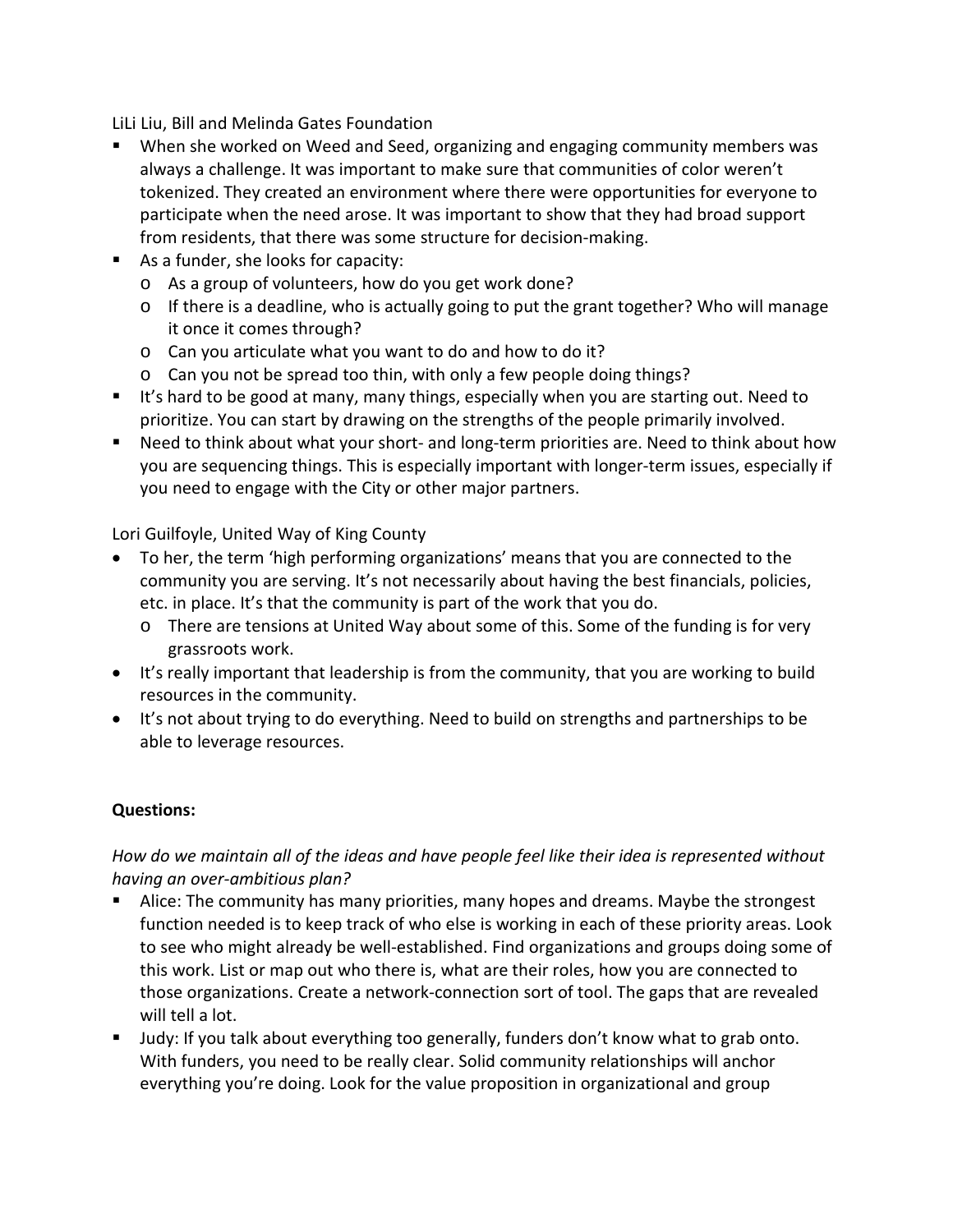partnerships: what's in it for you, what's in it for them? Coming together with a common set of values is really important. Be strategic.

**DED** Lori: Just as neighborhood plans will have different parts, funders are also interested in different things. You need to see where there are intersections of specific pieces of the plan or a component of the community and see where there can be energy around bringing things together. Need to strategize to get greater impact. For example, United Way doesn't fund the environment, but if there is afterschool program on science or math, United Way could be interested in that.

# *Are we catching the emergence of the concept of place-based funding at the beginning or the end?*

- Judy: There is a lot of federal focus on this right now. The Seattle Foundation has started looking at this, but they haven't come up with an articulated plan yet.
- Alice: There is also a 'collective impact' model/approach that is appearing in journals. This is about getting people together who are all affected or concerned by a place or issue.
- Nora: We are trying to really link the planning to the geography...this is different from before.
- **DRET Lori: This collective impact approach has been not so much place-based, but issue-based.** But, if you look, for example, at the Knight Foundation's work, you can see that place matters. United Way won't fund environmental issues, but you have to look at the environment when you look at food, housing, etc. The building of place and of the capacity of people in that place is the important part.
	- o A local effort where place matters: Lake Hills Community in Bellevue. The City of Bellevue built new sidewalks, etc. At the same time, the school district built a new school in this area. At the same time, the King County Housing Authority was looking at what was going on and brought in resources so that people weren't displaced as a result of the re-development work. They created neighborhood coalitions and resident councils. People now have relationships that they wouldn't have had before.
	- o The Knight Foundation's Soul of the Community report has good information about the importance of place.
- LiLi: There are opportunities like Promise Neighborhoods, which is based largely on the Harlem Children's Zone's work. At the Gates Foundation, they aren't really looking at placebased efforts, but, at the same time, they are. For example, Gates is involved with the Road Map Project, an education initiative in South King County.

## *If this place-based work is an emerging thing, there is probably more tolerance for creativity in what we put together.*

 Judy: If you are thinking about doing big place-based work and will be seeking federal monies, you'll need to have more institutional partners, community development partners, etc., and you'll need to leverage these relationships. Some of this is about deciding what kind of level of impact you want to have. If you are going to go after big funding, you'll need to keep in mind that there can be timeline-pressure: funders push a lot, they don't really understand how community development really works and they don't necessarily allow for the time needed to do that community-building work. You need to be ready to take all this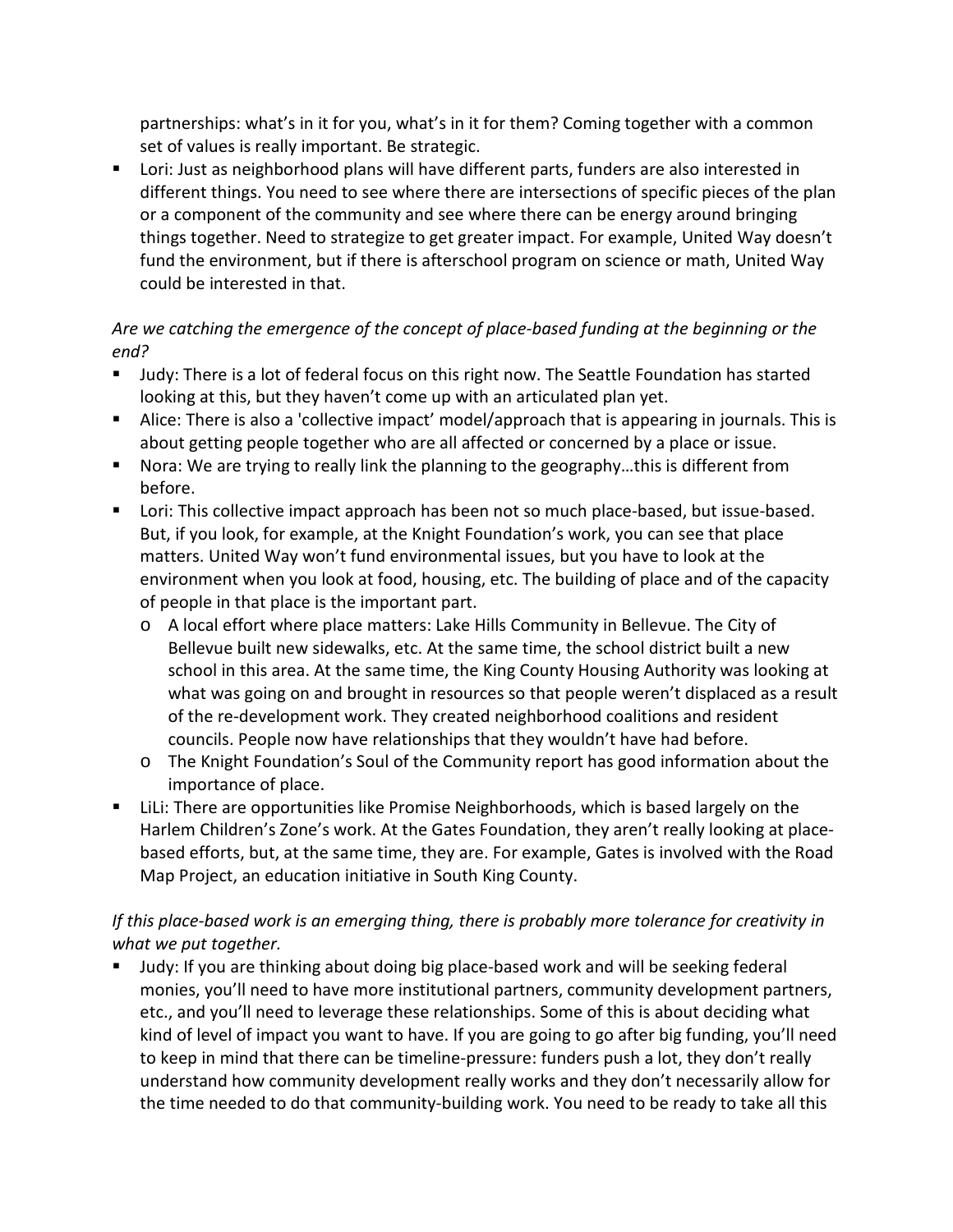on. But, it could be that some among you don't want to take this on, so you will need to think this through, think about how big you want this to be.

- **Lori: Place-based work can also be small.** 
	- $\circ$  In Walla Walla, a community group identified the three neighborhoods with the most 911 calls. In one spot, there had been a plot of land with trailers where there was a lot of drug activity. Now, there is a park that all the neighborhood members – from kids to adults – use actively. It started as a project to reduce 911 calls and has resulted in a really dynamic project.
	- o In San Diego, partners (including the Jacob's Center for Innovation, Jacobs Family Foundation and other funders) are implementing a project around and over a dry creek bed that ran through a blighted area.
- **Judy:** You need to be able to define Rainier Beach because, it's pretty big geographically  $-$ South Park, Skyway, White Center, etc. You need to make it not seem impossible to funders.
- **Nora: We started the process by asking people questions about where they shop, recreate,** etc. to identify what geographical areas stood out. There are three that the neighborhood plan is focusing on:
	- o Rainier And Rose
	- o Beach Square
	- o historic business district
- **E** Lori: Think about leveraging community assets, and think about funding in an innovative way because funding is hard right now. For example, there was a food bank that had received 100% of its donations from private individuals. But then they started looking differently at what they do and began measuring health indicators. Now, they get funding from health foundations. Think about the indicators you want to change.
- **E** Lori: Many funders are starting to talk to each other about funding collaborative. There is Neighbor to Neighbor, Latino Community Fund. There had been the Building Resilience Fund. If you begin to have a plan that has a vision and phases, selling that to a group of funders will be easier for you to manage and will push funders to think about how they fund community work. Funders are interested in looking at similar places where they do funding. Find those leverage points.
- **ULD 10.** Judy: Focus on the results, and try not having too many. It might be good to focus on community work (with organizations like Rainier Beach Community Empowerment Coalition, Vietnamese Friendship Association, etc.). Conduct a survey and find the three or four things that rise to the top as the community's greatest concerns and then focus on these. It's not that you can't do the other things, but you need to be strategic in the message. Messaging is really important, to both the community and to funders. You need to make sure the message doesn't sound different coming from different people.
- LiLi: Once you figure out what those priorities are, that's when you map out the funding prospects. Don't pursue the funding first. You are doing this right right now by figuring it out first, and then finding the funding partnerships. For example, as a funder of educational work, she needs to be able to see that it rolls up to a larger plan, that educational initiatives aren't happening on their own separate of other community needs/work.